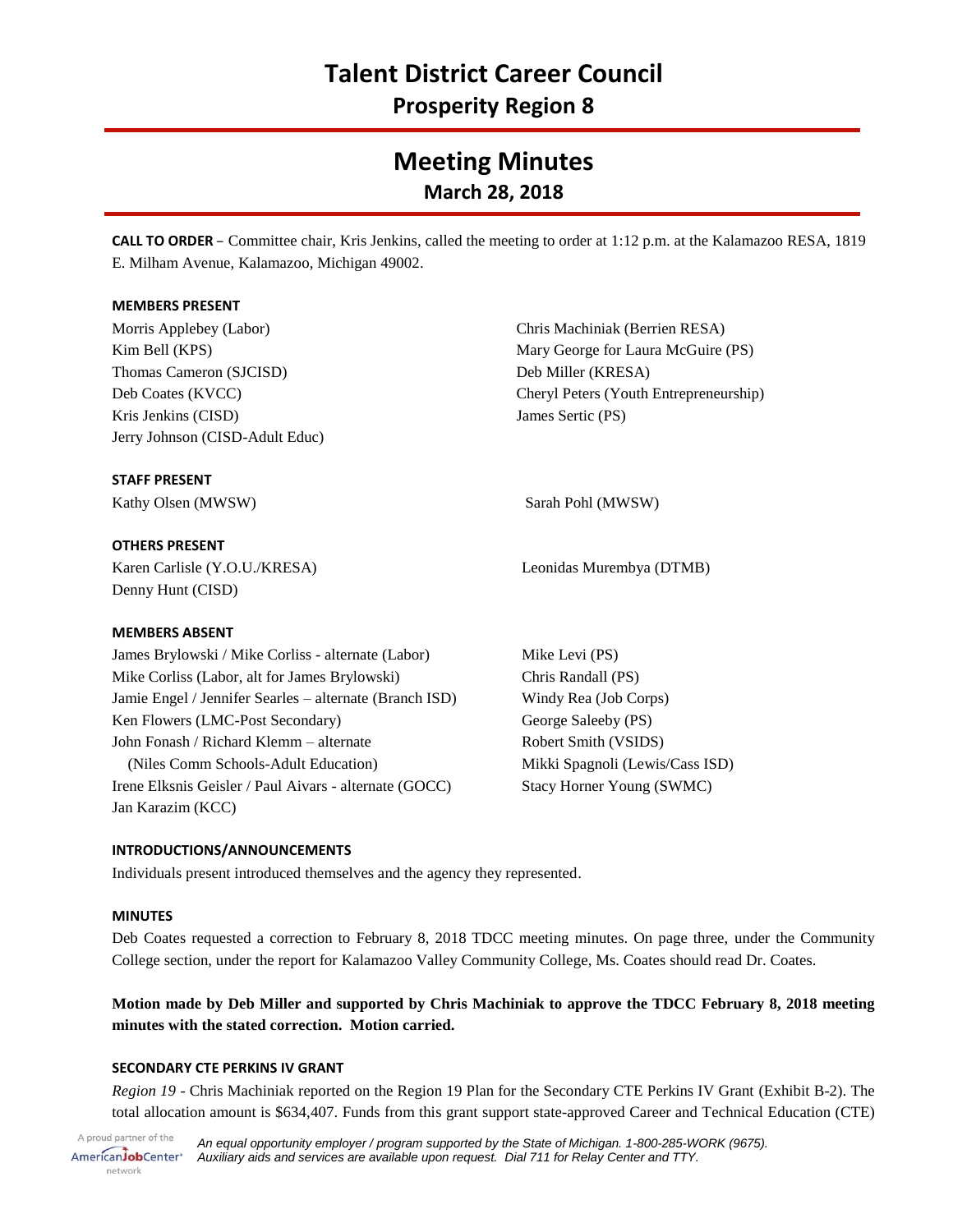## **Talent District Career Council Prosperity Region 8 March 28, 2018 Meeting Minutes** Page 2 of 5

programs that provide students with academic and technical knowledge and skills in grades 9-12 for further education and careers. He reported the counties of Berrien, Cass and Van Buren, making up Region 19, have worked diligently to create a regional approach for the use of Perkins funds. The Region 19 Perkins activities, and the amount designated for each, were listed on the exhibit as they related to the eight core performance indicator areas identified by the state and federal governments. These core performance indicators are a guide for all Career Technical Education (CTE) program development and their improvement. Five percent (5%) or \$31,720 of the grant is designated for administration.

*Region 20* – Deb Miller reported on the Region 20 Plan for the Secondary CTE Perkins IV Grant (Exhibit B-1). The total allocation amount is \$549,901. Region 20 includes the counties of Kalamazoo and St. Joseph. Funds from this grant support state-approved Career and Technical Education (CTE) programs that provide students with academic and technical knowledge and skills in grades 9-12 for further education and careers. Specific emphasis is given to at-risk special populations in CTE programs including disabled, economically disadvantaged, gender equity nontraditional, single parent, limited English proficiency and juvenile offenders. Eight core performance indicators have been identified by the state and federal governments as a guide for CTE program development, improvement, and enrollment; and also for program evaluation. The areas for which Region 20 CTE Perkins funds will be used to address the needs of special populations students were listed on the exhibit with special emphasis on indicators that were bolded and italicized. Up to five percent (5%) of the total grant will cover administrative expenses for Kalamazoo RESA (\$20,167) and St. Joseph ISD (\$7,149). The Region 20 activities and amounts for each, as well as the amounts for each county, were listed on the exhibit.

*Region 21* – Kris Jenkins reported on the Region 21 Plan for the Secondary CTE Perkins IV Grant (Exhibit B-3). The total allocation amount is \$430,339. Region 21 includes the counties of Barry, Branch and Calhoun. Funds from this grant support state-approved Career and Technical Education (CTE) programs that provide students with academic and technical knowledge and skills in grades 9-12 for further education and careers. Specific emphasis is given to at-risk special populations in CTE programs including disabled, economically disadvantaged, nontraditional, single parent, limited English proficiency and juvenile offenders. Eight core performance indicators have been identified by the state and federal governments as a guide for CTE program development, improvement, and enrollment; and also for program evaluation. The areas for which Region 21 CTE Perkins funds will be used to address the needs of special populations students were listed on the exhibit. Five percent (5%) of the total grant will cover administrative expenses for Barry, Branch and Calhoun ISDs. Approximately \$2,000 will be directed to regional planning and professional development for CTE staff in the region. Approximately \$10,000 will be used to fund State technical assessment. The remainder of the grant will be allocated according to an agreed-upon formula: Fifty percent (50%) will be distributed to CTE programs with 20% to Barry ISD, 20% to Branch ISD, and 60% to Calhoun ISD; and Fifty percent (50%) will be distributed to CTE programs in each ISD based upon the previous year's student hours from the X0107 Funding Report. The Region 21 activities and amounts for each, as well as the amounts for each county, were listed on the Exhibit.

## **Motion made by Kim Bell and supported by Morris Applebey to accept the Region 19, 20 and 21 Plans for the Secondary CTE Perkins IV Grant as presented and reviewed. Motion carried.**

## **UPDATES**

**Regional Prosperity Initiative** No report.

## **Workforce Development Board Update**

*Workforce Development Board for Michigan Works! Southwest* - Kris Jenkins reported the Workforce Development Board for Michigan Works! Southwest approved the membership roster, bylaws, meeting schedule and metrics for the Career Educational Advisory Council (CEAC) for MWSW. Kathy Olsen reported Kris Jenkins was appointed as Chair.

A proud partner of the AmericanJobCenter\* network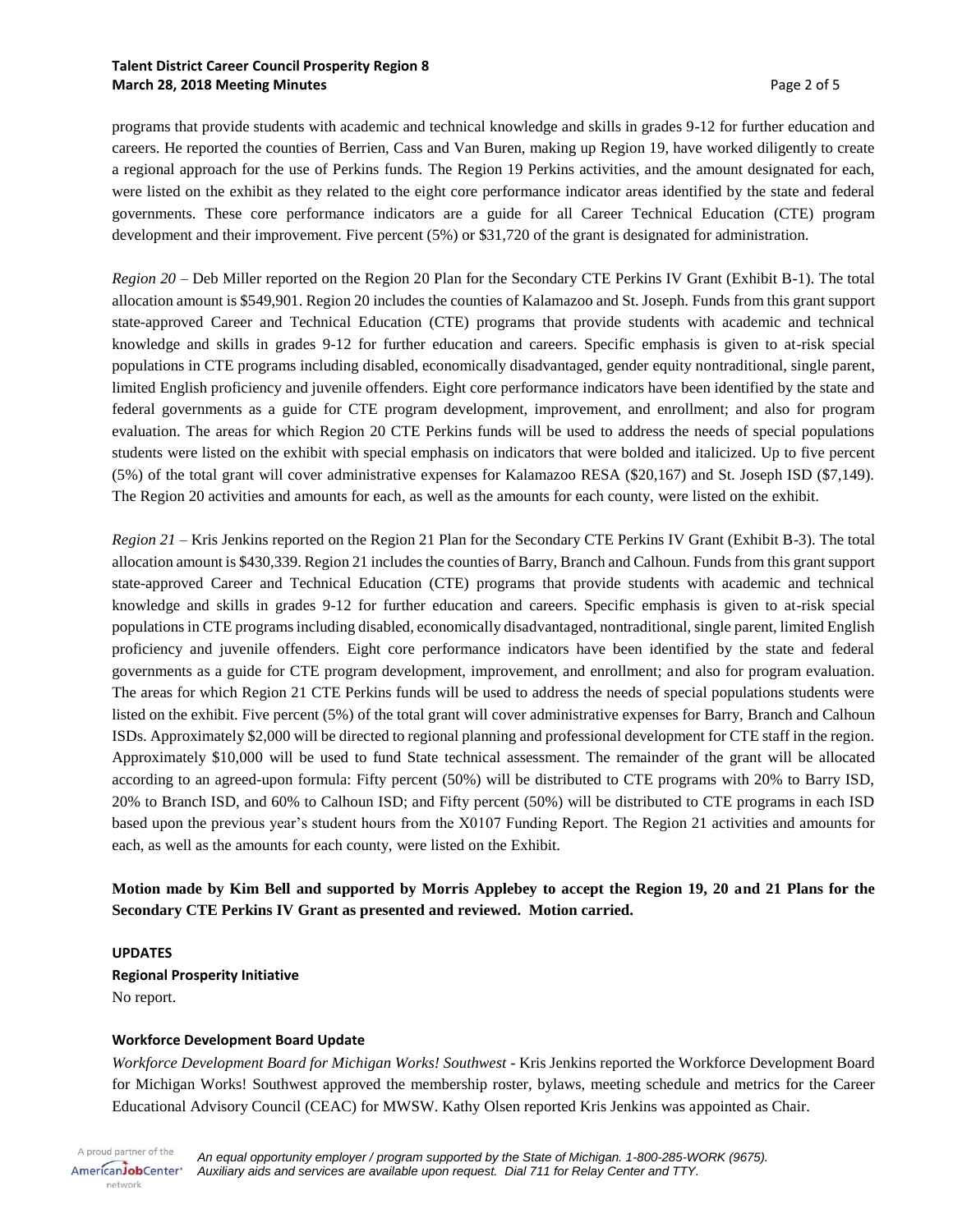*Workforce Development Board for Kinexus* – No report.

#### **Adult Education Update**

Jerry Johnson distributed copies of the Region 8 Adult Education TDCC/CEAC Update dated March 28, 2018. The handout summarized the Adult Education Request for Proposal (RFP) process for 2018-2021 and included the summary for the Region 8 Adult Education Providers March 12, 2018 meeting; the Region 8 Allocation Weights; and the Region 8 Allocation Spreadsheet Source Data. He reported a transition has been underway to transition from an installment payment process to a reimbursement based payment process. The Region 8 Section 107 Reimbursement Process was included in the handout. He further reported that the Region 8 Adult Education Providers established a protocol for how deferred funds within the region can be accessed and used. The Region 8 Adult Education Special Grant Procedure was also included in the handout. He reported that existing providers are eligible to apply for these funds and applications may include partnerships with other entities and businesses. An example of a program that could potentially be funded was Spanish for healthcare providers. Questions regarding the material distributed should be directed to Jerry Johnson at Calhoun ISD [johnsonj@calhounisd.org](mailto:johnsonj@calhounisd.org) or 269-789-2475. [The handout was emailed to members following the meeting.]

## **Community College Updates**

*Kalamazoo Valley Community College (KVCC)* – Dr. Deb Coates reported a MAT<sup>2</sup>® Mechatronics will be offered at Kalamazoo Valley Community College (KVCC) beginning in the fall of 2018. KVCC advertised for a program director and a couple of companies have already expressed interest. For more information, contact Dr. Deb Coates at [dcoates@kvcc.edu](mailto:dcoates@kvcc.edu)

*Kellogg Community College (KCC) – No report.*

*Southwestern Michigan College (SMC)* – No report

*Lake Michigan College (LMC)* – No report.

*Glen Oaks Community College (GOCC* – No report.

## **Employer Updates**

Jim Sertic reported he recently met with Lynn Turner from Congressman Fred Upton's office to advocate for Perkins and Career Tech Education (CTE) funding. Congressman Upton's staff were more familiar with the STEM (Science, Technology, Engineering and Math) and STEAM (Science, Technology, Engineering, Art and Math) terminology vs. CTE terminology. Last week a \$1.3 trillion spending bill for government funding through September 2018 was approved and included increasing the education budget to \$3.9 billion. It was positive to hear that some programs for mental health, violence prevention and individuals who are low-income were not eliminated in the new budget; however, the not so good news is that there was an increase in government spending.

Mary George from Denso Manufacturing reported for Laura McGuire. She reported individuals at Denso who are working on obtaining an Associate's degree can move directly into the maintenance department upon completion. There are currently more than 200 job openings at the Denso plant in Battle Creek, most of these openings are in production and skilled trades. Job openings are due to retirements, turnover, and the adding of some additional lines. Denso also keeps a temporary workforce. A career fair was held last week to add to the 3,000 employees already working at the Battle Creek facility. She reported that Denso also hires approximately 150 college students for office and production summer employment. She distributed two recruitment flyers. The first was for direct-hire manufacturing positions and skilled trades positions. The

A proud partner of the AmericanJobCenter<sup>®</sup> network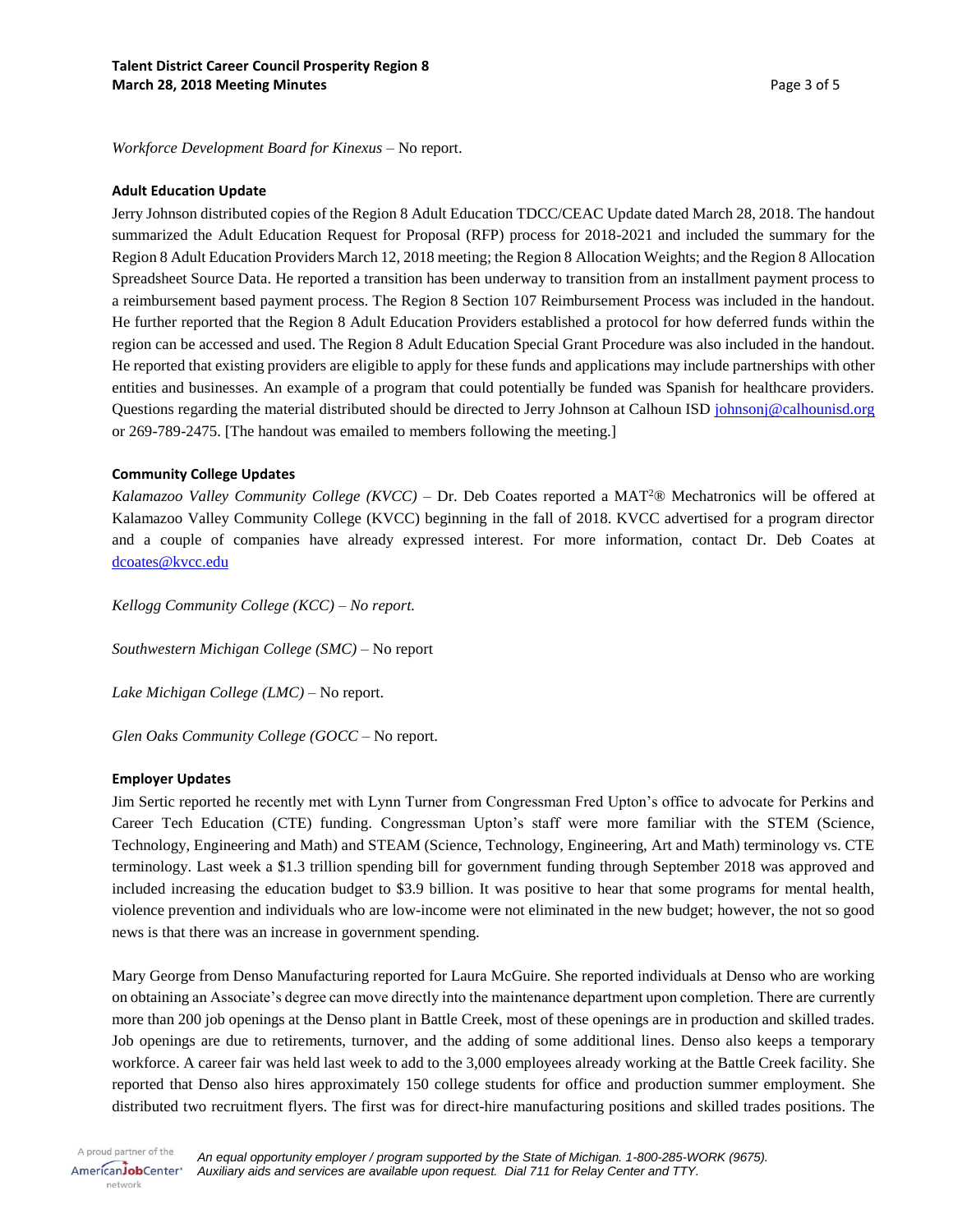company is accepting open applications for these positions on Wednesdays from 5:00-7:00 p.m. and on Fridays from 12:00- 2:00 p.m. Individuals can apply at Denso Manufacturing, 1 Denso Road, Battle Creek. The second flyer was for hiring temporary workers. For these positions, individuals can apply through EG Workforce Solutions, Kelly Services and OnStaff USA. [Both flyers were emailed to members following the meeting.]

Leonidas Murembya commented that the structure of the economy has changed and people change jobs more often. Members participated in a discussion on retention, which is a problem for many companies. Some of the reasons identified as to why individuals change jobs included burnout due to too much overtime, no company pension/investment, and not moving from temporary to permanent employment. Leonidas Murembya reported that the Workforce Innovation and Opportunity Act (WIOA) requires that decisions are based on data and there are products and tools available through the Michigan Department of Technology, Management & Budget (DTMB) to help make the work easier. Michigan's Labor Market Information Website is <http://milmi.org/> Questions should be directed to Leonidas Murembya [MurembyaL@michigan.gov](mailto:MurembyaL@michigan.gov)

Cheryl Peters reported Generation E Institute's 13th annual Student Business Showcase is scheduled for May 9, 2018 at the Kellogg Arena in Battle Creek, Michigan. She distributed copies of the event flyer at the meeting. Products and services are available for purchase at the event and it is open to the public from 11:00 a.m. to 2:00 p.m. There will be up to \$5,000 in cash and prize awards. The Generation E Institute is seeking volunteer judges for the event. Individuals wanting more information, to register to participate, and to register to volunteer, were directed to the website: <https://www.genei.org/showcase/> Questions should be directed to[: staff@genei.org](mailto:staff@genei.org)

## **Secondary School Updates**

*Berrien Regional Educational Service Agency (RESA)* – Chris Machiniak reported Berrien RESA's Career Tech Education (CTE) Awards celebration to recognize outstanding students is April 24, 2018. There were 86 applications for Early Middle College (EMC) and 65 of them were accepted. The total number enrolled in EMC is now at 170 students; most of these students are seeking an Associate's degree. LMC will be hosting a Hospitality Job Fair on April 9, 2018 at the Benton Harbor campus and on April 11, 2018 at the Niles campus. The culinary program will feature a Chop Challenge in the middle of the Job Fairs with teams made up of four individuals. SAT and MSTEP assessments will be taking place in April. The annual CTE State Showcase at the State Capitol is scheduled for April 25, 2018. The event focuses on State legislators about CTE programs.

*Kalamazoo Regional Educational Service Agency (KRESA)* - Deb Miller reported a Kalamazoo CEPD meeting with Roger Curtis regarding the Marshall Plan is scheduled for April 10, 2018. The KRESA Outstanding Senior Award Breakfast event is scheduled for April 26, 2018. KRESA will be hosting a Kalamazoo County Community Forum on April 30, 2018 to gather feedback regarding the delivery model for the Education for the Arts (EFA), Education for Employment (EFE), Career Tech Education (CTE), Youth Opportunities Unlimited (Y.O.U.), Early Middle College (EMC) and the Young Adult Programs. The goal is to identify the best model(s) for growing the talent pool through the many KRESA programs.

*St. Joseph County Intermediate School District (ISD)* – Tommy Cameron reported Armstrong International in Three Rivers works on growing their workforce from within their organization and they also partner with St. Joseph County CTE Programs. Glen Oaks Community College (GOCC) will be hosting career exploration days for high school sophomores in February and March. The CTE Advisory Committee with representatives from over 100 businesses will be meeting on April 25, 2018. Over 100 high school students are dual enrolled at GOCC; however, more students could be taking advantage of this. St. Joseph County will be focusing on outreach to parents and students to educate them on the benefits of dual enrolling.